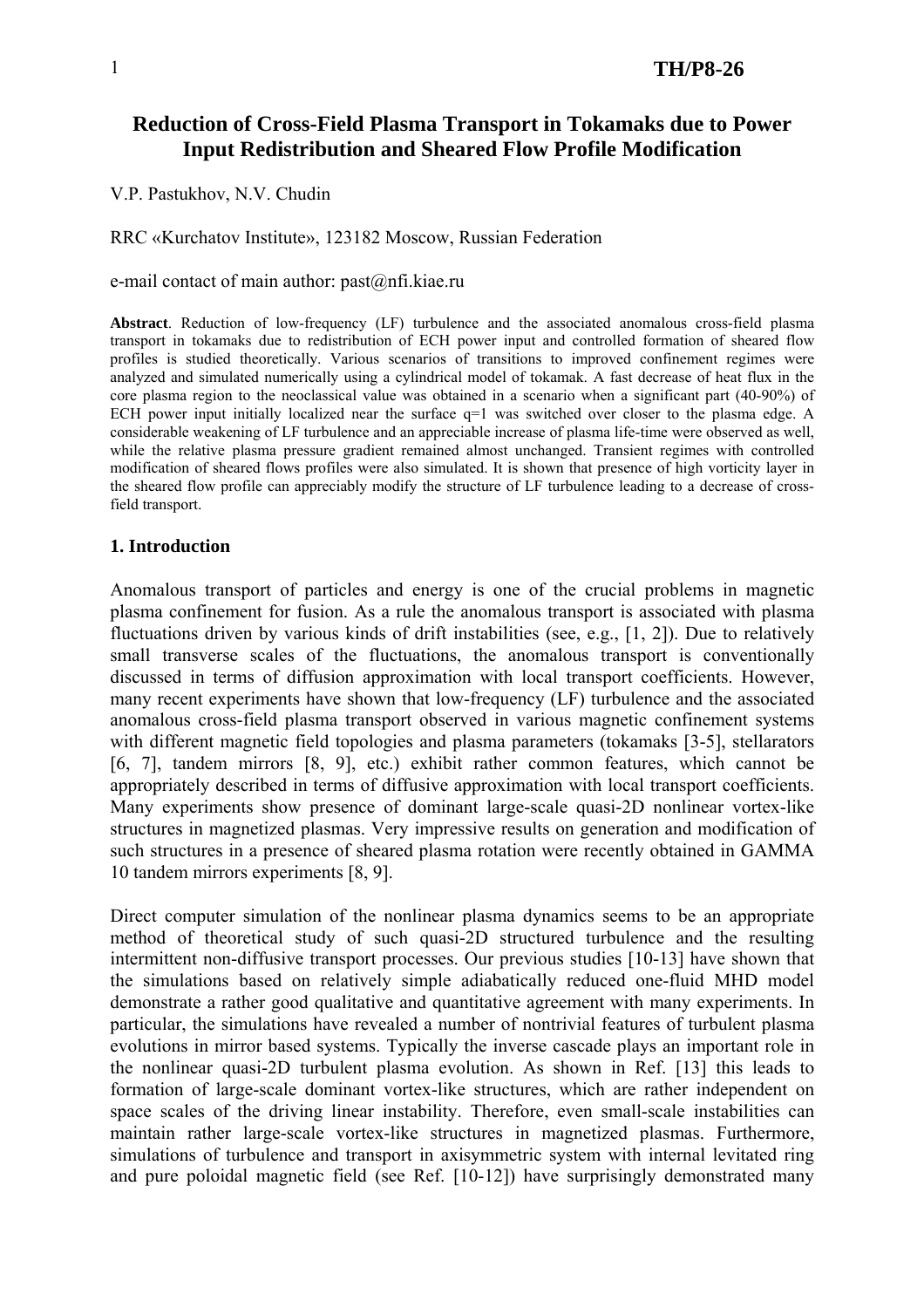features previously observed in tokamaks, such as a profile consistency, L-H transitions, etc.. Energy life-times and characteristic times of transients between different confinement regimes were also comparable with the tokamak values. This circumstance gave us an idea to apply our one-fluid turbulence model to simulate the non-diffusive transport in tokamaks. For this purpose we have modified our code CONTRA-C previously designed to simulate 2D turbulence and the resulting transport in cylindrical plasma column with pure poloidal magnetic field. Below the results of first simulations for transient regimes with redistribution of ECH power input and modification of sheared flow profile are presented.

#### **2. Basic equations**

The basic principles of our transport model have been discussed in details in our previous papers [10-13]. We assume that the plasma is self-consistently maintained in a curved magnetic field near a turbulent-relaxed state which is marginally stable (MS) against an interchange pressure-driven mode. Plasma heating and a background thermal conductivity distort the initial pressure profile making it a weakly unstable. The instability induces and maintains quasi-2D nonlinear convection, which tends to restore the MS pressure profile and results in an anomalous non-diffusive heat transport. The key point of the model is that the cross-field heat and particle fluxes are calculated using fluctuations of pressure, density, and radial velocity obtained by means of direct simulations of turbulent plasma dynamics. Here we discuss cylindrical plasma model.

Similar to the previous considerations we introduce poloidal angle  $\theta$ , "toroidal" angle  $\varphi$ (instead of longitudinal coordinate *z*), major radius *R* of an equivalent torus, poloidal magnetic flux function  $\psi$ , and Jacobian *J* of the transform to flux coordinates:

$$
\varphi = z/R; \qquad \psi = R \int_{0}^{r} B_{p} dr; \qquad J = [\nabla \varphi \times \nabla \psi] \cdot \nabla \theta.
$$

Then we define the specific flux-tube volume:  $U(\psi) = dV(\psi)/(2\pi)^2 d\psi \implies U = r/B_p = 1/J$ ,

which does not depend on presence or absence of "toroidal" magnetic field  $B_{\varphi}$ , and the entropy function  $S = n(T_e + T_i)U^{\gamma}$ , where the adiabatic index  $\gamma$  characterizes plasma compressibility. Satisfying condition  $dS/dr = 0$  equilibrium plasma pressure profile appears to be marginally stable against interchange flute-like mode in pure poloidal magnetic field. The conventional model of one-fluid MHD with isotropic-pressure assumes that  $\gamma = 5/3$ , however, an effective value  $\gamma \approx 2$  provides better agreement with large aspect ratio tokamak experiments (such as T-10) and the "canonical profile" concept [14, 15]. Therefore, we assume  $\gamma = 2$  in our simulations. Contrary to our previous analysis we account presence of toroidal magnetic field in plasma equilibrium. Grad-Shafranov equation for cylindrical plasma can be written as follows:

$$
J(r^2J)' + 4\pi \overline{p}' + qJR^2(qJ)' = 0;
$$
 (1)

where  $q(r)$  is the conventional tokamak safety factor, bar denotes averaging over magnetic surface, and prime denotes radial derivative. For simplicity Eq. (1) is supplemented by condition  $q = q_0 (1 + \alpha_q r^2)$ , where parameters  $q_0$  and  $\alpha_q$  are taken to fit the experimental data.  $\bar{p}$  and *J* can slowly vary with time as a result of plasma evolution due to transport processes.

Plasma fluctuations and turbulent velocity field are calculated in the frame of simple but selfconsistent one-fluid MHD model with an adiabatically reduced velocity field  $\mathbf{v}_a(t, \psi, \phi)$  that corresponds to *E*×*B* plasma convection in pure poloidal magnetic field and takes the form: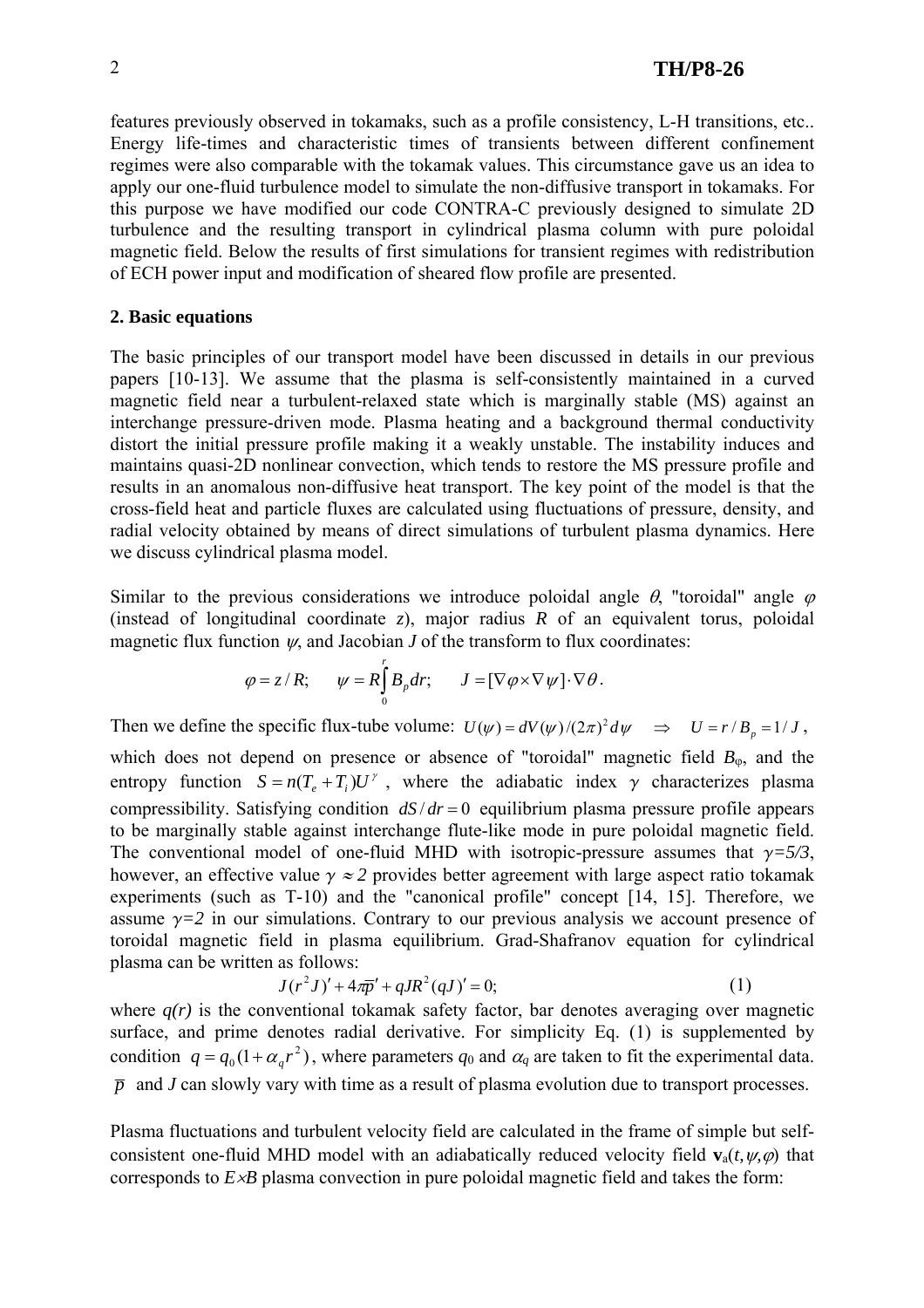$$
\mathbf{v}_{a}(t, \psi, \varphi) = [\mathbf{B}_{p} \times \nabla \Phi]/B_{p}^{2} \sim \varepsilon c_{s}, \qquad (2)
$$

where function  $\Phi(t, \psi, \phi)$  has the meaning of 2D electric potential. We understand that the formal independence of convection on toroidal magnetic field looks a little bit strange, nevertheless, due to a similarity of the main constrains such simplified plasma dynamics allow us to obtain very reasonably results. Small parameter  $\varepsilon$  determines level of fluctuations in the well-developed turbulence and is defined by the following relation:  $\varepsilon^3 \sim \chi / c_s a$ , where  $\chi$  is a background local thermal diffusivity,  $c_s$  is the sound speed, and  $a$  is a minor radial scale.

The entropy function consists of surface-averaged slow varying function  $\overline{S}$ , which is determined by  $\bar{p} = \bar{S}(t, \psi) J^{\gamma}$ , and small fluctuating component  $\tilde{S}(t, \psi, \varphi)$ :

$$
S = \overline{S}(t, \psi) + \widetilde{S}(t, \psi, \varphi); \quad \widetilde{S} \sim \varepsilon^2 \overline{S}; \quad |\nabla \overline{S}| \sim \varepsilon^2 \overline{S} / a^2 \tag{3}
$$

Heat transfer equation that determines the function  $\overline{S}(t,\psi)$  has the form:

$$
\partial_t \overline{S}\Big|_{\psi} + \partial_{\psi} (\overline{\widetilde{S}} \partial_{\varphi} \overline{\Phi}) = \frac{2}{3} \frac{R^2}{J^{\gamma - 1}} \partial_{\psi} \left( r^2 J \overline{\rho} \overline{\chi} \partial_{\psi} \frac{\overline{S} J^{\gamma}}{\overline{\rho}} \right) + \frac{2}{3} \frac{\overline{Q}_E}{J^{\gamma}} , \qquad (4)
$$

where the second term in the left-hand-side describes turbulent non-diffusive transport and the energy source includes ECH heating, ohmic heating (OH), viscous heating due to turbulence dissipation, and radiation losses:

$$
\overline{Q}_E = \overline{Q}_{ECH} + \overline{Q}_{OH} + \overline{Q}_{viscous} - \overline{Q}_{rad} \quad . \tag{5}
$$

In simulations presented here we assume completely turbulent-relaxed mass-density profile  $(\overline{\rho}U = const)$  and neglect by density fluctuations. Equations for fluctuations consist of equation for  $\widetilde{S}(t, \psi, \varphi)$  and dynamic equation for vorticity of flux-tube  $w = U \nabla \cdot (\nabla \Phi / C_A^2)$ :

$$
\partial_t \widetilde{S} + [\Phi, \widetilde{S}] - \partial_{\psi} (\overline{\widetilde{S}} \partial_{\varphi} \overline{\Phi}) + \partial_{\varphi} \Phi \partial_{\psi} \overline{S} = \frac{U^2}{3} \nabla \cdot \left( \overline{\rho} \overline{\chi} c_s \nabla (c_s \frac{\widetilde{S}}{\overline{S}}) \right),
$$
(6)  

$$
\partial_t w + [\Phi, w] + \frac{1}{U^{\gamma}} \partial_{\psi} U \partial_{\varphi} \widetilde{S} = U \nabla \cdot \left( \frac{\nabla (\overline{\eta} C_A^2 w)}{C_A^2} \right) + Q_w ,
$$

*A*

⎠ ⎝ where  $[\Phi, w] = \partial_{\omega} \Phi \partial_{\omega} w - \partial_{\omega} \Phi \partial_{\omega} w$ ,  $\eta$  is a background viscosity, and  $Q_{\omega}$  is vorticity source.

#### **3. Results of simulations.**

Self-consistent plasma convection and the resulting transport processes in cylindrical plasma column were simulated as an evolutionary problem with given initial and boundary conditions. The initial conditions were chosen to correspond to parameters of tokamak T-10, namely to parameters of shot No 33965. The toroidal magnetic field is  $B_{\phi} = 2.5 T$ , the major plasma radius is  $R = 150$  *cm*, the minor radius (restricted by diaphragm) is  $r_d = 30$  *cm*, surface  $q = 1$  has the radius  $r_c \approx 10$ *cm*. On axis plasma density, electron and ion temperatures have the following values:  $n_0 = 6.23 \times 10^{13} \text{ cm}^{-3}$ ,  $T_{e0} = 2.075 \text{ keV}$ ,  $T_{i0} = 0.767 \text{ keV}$ . Plasma core is negatively charged and typical radial potential difference is ∆Φ ≈100 *V* .

In our simulations we assume that the turbulent fluctuations exist in the region between the surface  $q = 1$  and the diaphragm ( $r_c \le r \le r_d$ ) and vanish at the both radial boundaries. All functions are periodic functions of "toroidal" angle  $\varphi$ . According to Eq. (4) the total heat flux at the surface  $r = r_c = 10$  *cm* has to be completely determined by the background thermal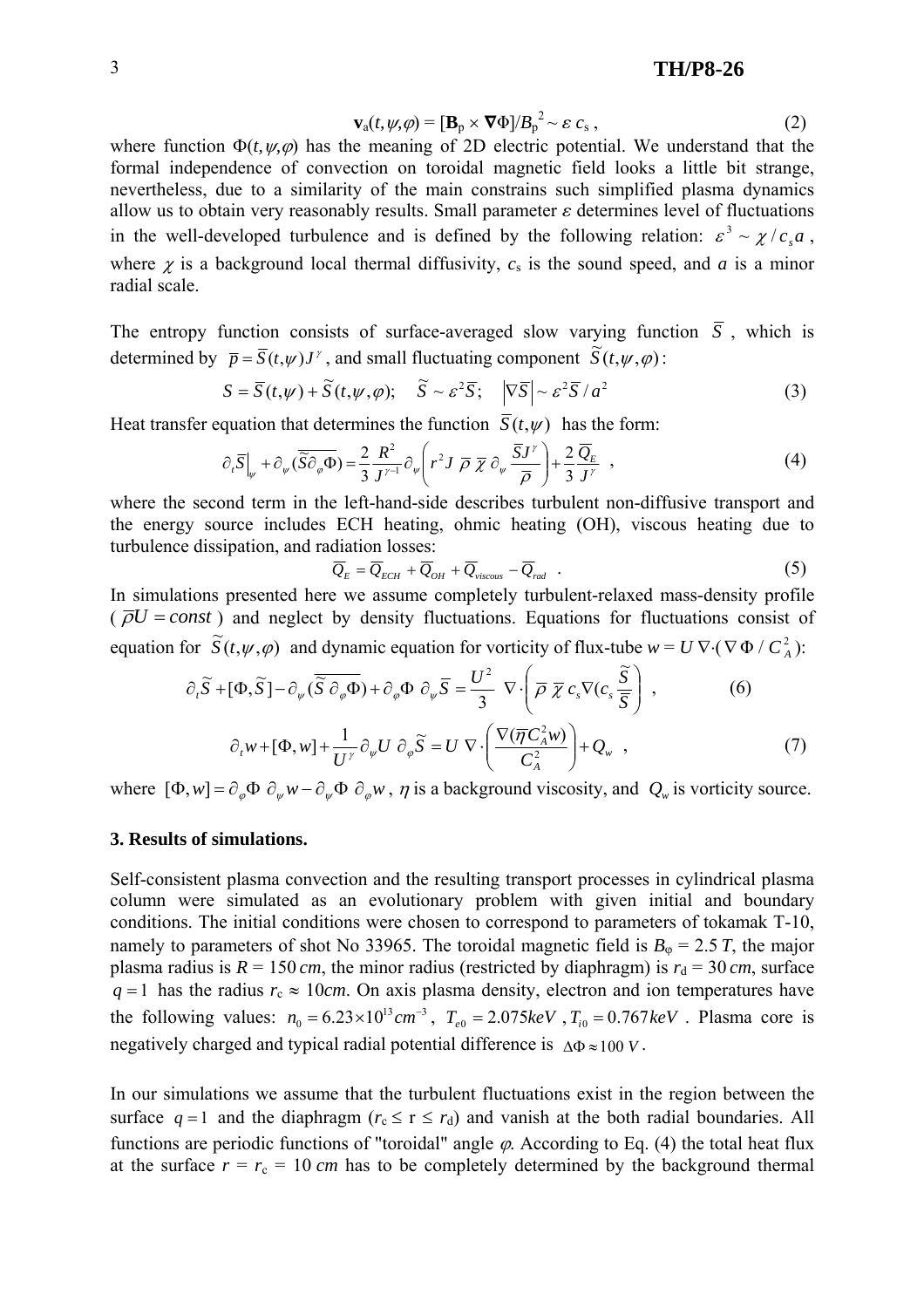### 4 **TH/P8-26**

diffusivity  $\chi$ . Experimental data analysis shows that both electrons and ions have almost the same effective *χ*-values at  $r = r_s$  and this value approximately corresponds to the ion neoclassical value. Therefore, we assume that the background  $\chi$  has neoclassical radial scaling and  $\chi(r_c) = 0.9 m^2 / s$ . Small parameter  $\varepsilon$  calculated at  $r = r_c$  has the value  $\varepsilon_{\text{exp}} = 2.685 \cdot 10^{-2}$  in the shot No 33965. However, solving the set of equations for turbulent fluctuations and plasma heat transport in dimensionless form we used  $\epsilon = 0.1$  or  $\epsilon = 0.05$  to accelerate computations and then rescaled the dimensionless time unit to real experimental time scale. Below we present results of computations with  $\varepsilon = 0.1$ . Total dimensionless time of computations (t = 400) corresponds approximately to 44.5 *ms* for T=10 conditions.



*FIG. 1. Levels of plasma potential fluctuations*  $\Phi$  = *const* and *fluctuations of entropy*  $\widetilde{S}$  = *const* in *equatorial cross-section (1) and in poloidal cross-section (2) in the standard regime (a).* 

Three different regimes of plasma confinement have been simulated. Regime (a) corresponds to non-modified conditions of shot No 33965. We assume the following energy sources in Eq. (5). ECH power input is a dominant part of the total power input:  $\overline{Q}_{ECH} = 0.9 \overline{Q}_{tot}$ . It is localized near the surface  $r_{h1} = 12.5$  *cm* with a half-width 2.5 *cm*.  $\overline{Q}_{OH} = 0.1\overline{Q}_{tot}$  is distributed mainly in the region  $r \le r_c$ . Radiation losses  $\overline{Q}_{rad} = 0.1\overline{Q}_{tot}$  rise parabolically to the edge. The viscous heating depends on turbulence evolution. Fig. 1 illustrates structure of well-developed turbulence in regime (a). Fig.1(1) represents levels of potential  $\Phi(t,r,\varphi) = const$  or lines of turbulent flows including zonal flows and levels of entropy fluctuations  $\tilde{S}(t, r, \varphi) = const$  in the moment  $t = 400$ . Warm colors correspond to positive values of the functions. These functions are directly calculated using Eqs. (6) and (7). From the other hand-side, we can consider Fig.1(1) as projections of the fluctuations onto the equatorial cross-section  $((r, \varphi)$ plots) of the equivalent torus at the low-field side ( $\theta = 0$ ). To show fluctuations in a more familiar form we project the fluctuations along tokamak field-lines  $\varphi - q(r)\theta = const$  onto poloidal cross-section  $\varphi = 0$  assuming presence of toroidal magnetic field and a "ballooning" effect" that provides a smooth fluctuation vanishing at the high-field side ( $\theta = \pm \pi$ ). Projections of fluctuations onto the poloidal cross-section  $((r, \theta)$ -plots) correspond to an expected poloidal structure of fluctuations in real tokamak geometry and are shown at Fig.1(2). It is seen from Fig. 1(2) that the fluctuations look similar to those obtained in gyrokinetic simulations [1, 2] and that the spacial structures of  $\Phi(t,r,\theta)$  and  $\widetilde{S}(t,r,\theta)$  (including dominant *m*-numbers) are appreciably different from each other, because they are generated by a strong turbulence.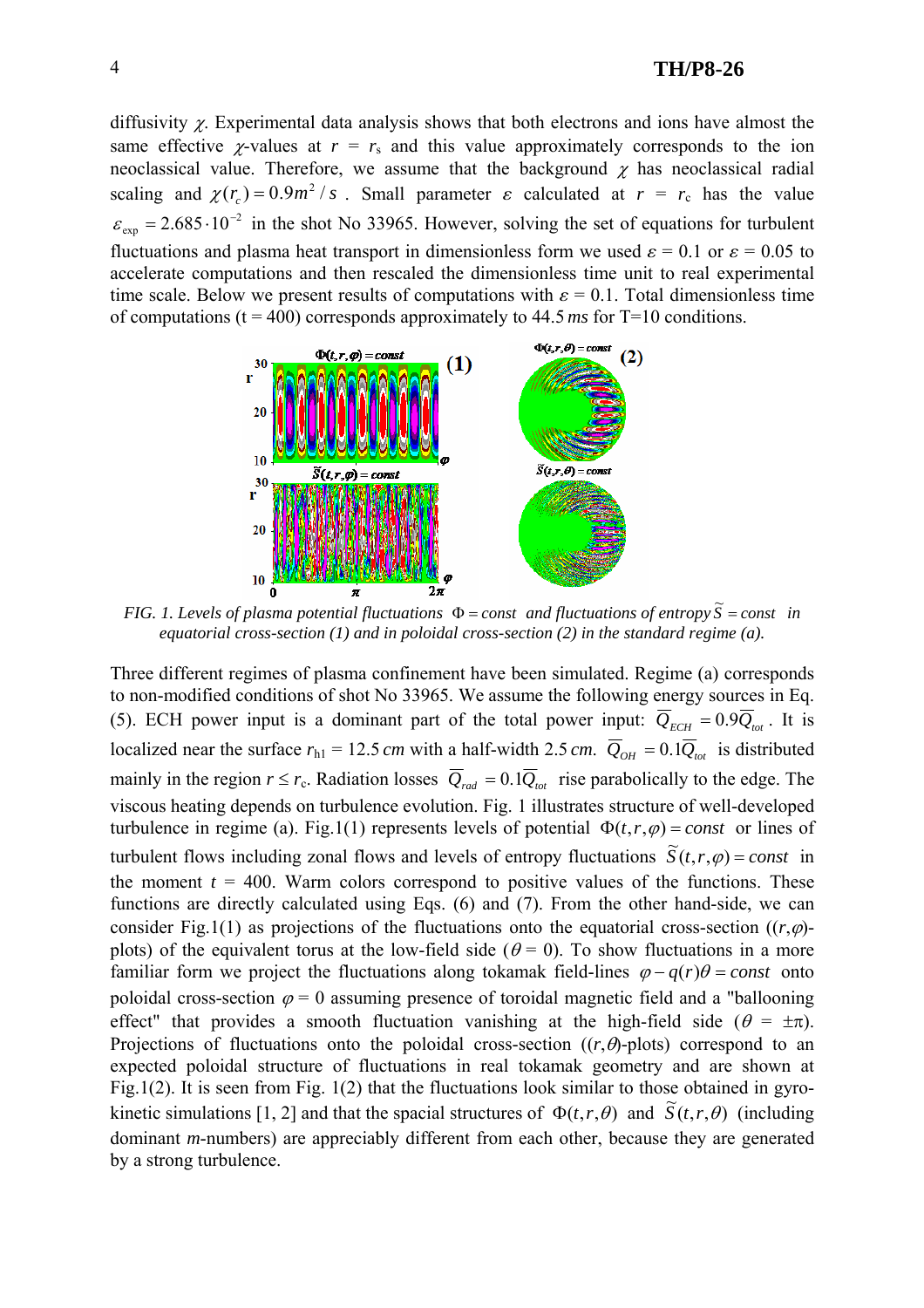## **TH/P8-26**

Regime (b) has the same initial conditions, total integral power input  $\left[\overline{Q}_{\mu\nu}rdr\right]$ , and radial potential difference  $\Delta \Phi \approx 100$  *V* as in the regime (a), however, in a particular moment  $t = 100$ a significant part of the initial ECH power (40–90% of  $\overline{Q}_{\text{ECH}}$ ) is switched to another gyrotron that provides power input with a half-width 1.25 *cm* near the surface  $r_{h2} = 25$  *cm*. The switching is accompanied by the corresponding reduction of power input near  $r<sub>h1</sub> = 12.5$  *cm*. The gyrotrons for the realization of regime (b) are available in T-10 experiments. Regime (c) models an influence of possible shear-flow drive when a picked vorticity (i.e. layer of high toroidal velocity shear) is artificially maintained near a surface  $r_w = 17$  cm. In this regime radial potential difference rises to ∆Φ ≈ 400 *V* providing a faster plasma rotation.



*FIG.2. Levels of fluctuations of potential*  $\Phi$ *, entropy S, and anomaly factor*  $F_a$  *averaged over three magnetic surfaces:*  $1$  – *surface*  $r_1 = 13$  cm;  $2$  – *surface*  $r_2 = 20$  cm;  $3$  – *surface*  $r_3 = 27$  cm.

Fig.2 shows evolutions of surface-averaged fluctuations of potential  $\Phi$  and entropy *S* (more precisely square roots of surface-averaged square values of fluctuations:  $(\overline{\tilde{\Phi}}^2)^{1/2}$  and  $(\overline{\tilde{S}}^2)^{1/2}$ ), and the anomaly factor  $F_a$ , which is defined as a ratio of total (anomaly) surface-averaged heat flux to the back-ground (neoclassical) heat flux:  $F_a = q^{an} / q^{ncl}$ . Fig.2a represents the standard regime (a). It is seen that after *t* ≈ 20 (∼2 *ms*) the first relatively fast transient, which includes a gross due to linear instability and an initial formation of nonlinear turbulent structures, transforms to a stage of well-developed turbulence that slow evolves with a characteristic time that is comparable with the energy life-time  $\tau_E \approx 30$  *ms*. Here and below the energy life-time is defined as ratio of integral plasma thermal energy to the total integral power input.

Fig.2b represents regime (b) with 60% of  $\overline{Q}_{\text{ECH}}$  switched to the second gyrotron at  $t = 100$ . After the ECH power redistribution the anomaly factor  $F_a$  drops down dramatically at all radii with very short transient time ∆*t*∼ 4–5 (∼ 0.5 *ms*) while the fluctuation levels decrease gradually (with characteristic time  $~\sim$   $~\tau_{\rm E}$ ). This means that the convective heat flux changes mainly due to a fast change of phase relations between fluctuations  $\widetilde{\Phi}$  and  $\widetilde{S}$  rather than due  $\widetilde{S}$ to a decrease of fluctuation level. In the core region (curves 1 and 2 in Fig.2b) the anomaly factor  $F_a$  drops down even below 1 just after the ECH power redistribution and it is still essentially reduced later while  $F_a$  at the edge (at  $r_3 > r_{h2}$ ) restores its value to a level that is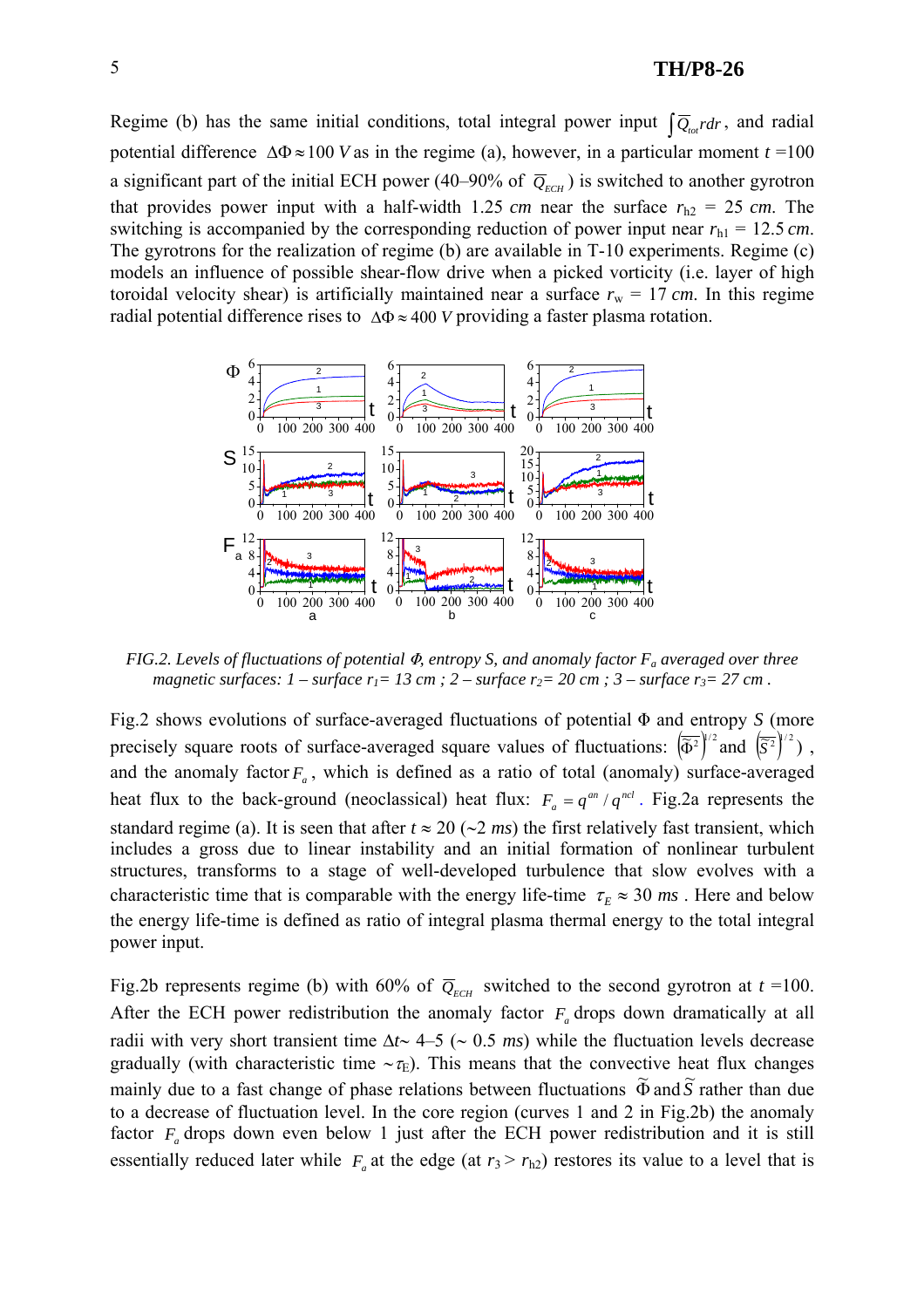comparable with the level of  $F_a$  in regime (a) (compare curves 3 in Fig.2b and Fig.2a). This indicates that the convective heat flux in regime (b) is appreciably reduced in the core region and even can temporarily takes an inverse value. This result is similar to heat flux reductions in ASDEX experiments with the ECH power redistribution (see Fig. 3 in Ref. [16]).

Fig. 2c represents regime (c) in which the high-vorticity layer is maintained by a source of vorticity  $Q_w$  in Eq. (7) localized near a surface  $r_w = 17$  cm. The evolution looks similar to those in regime (a), however, level of fluctuations near the surface  $r_2 = 20$  *cm* (curves 2 in Fig.2c) is an appreciably enhanced presumably due to an influence of Kelvin-Helmholtz instability. Making simulations in regime (c) we expected to form an internal transport barrier (ITB) in the vicinity of high-vorticity layer. Such ITB was observed in GAMMA 10 tandem mirror experiments [8,9] and its formation was demonstrated in our previous simulations for mirror geometry [13]. Unfortunately, we have not obtained an ITB in modern tokamak-related simulations up to now. Nevertheless, Fig. 2c shows that the anomaly factor  $F_a$  is reduced in regime (c) (especially at the edge at  $r_3$ =27 *cm*) in comparison with the regime (a) in spite of the enhanced level of fluctuation near the surface  $r_2 = 20$  *cm*.



*FIG. 3. 1 – plasma fluctuations in regime (b); 2 – plasma fluctuations in regime (c); 3 – evolution of the energy life-time*  $\tau_F$  *in regimes (a), (b), and (c).* 

Fig. 3 shows fluctuations in regimes (b) and (c) in the moment *t* =400. Fig. 3(1) demonstrates the appreciable reduction of fluctuations in the core region in comparison with the Fig. 1(2) that agrees with the data presented at Fig. 2b and Fig. 2a. Curve (b) in Fig. 3(3) shows that the energy life-time  $\tau_E$  in the regime (b) appreciably rises after switching of 60% of ECH power input to  $r_{h2} = 25$  *cm* and exceeds the life-time in regime (a) by 27% at  $t = 400$ . This result is a little bit surprising from the view point of the conventional diffusive transport theory, but it is very reasonable for the discussed turbulence model, because the anomaly factor  $F_a$  is essentially reduced over the wide radial rang in the regime (b) while the level of turbulence is still sufficiently high to maintain the pressure profile near the turbulent-relaxed state (see discussion of Fig. 4 below). 60% of  $\overline{Q}_{ECH}$  looks as a reasonable value for the switching, because the further enhancement of switched ECH power up to 70% or greater results in a flattening of pressure profile in the core region and cases almost complete suppression of the core turbulence. The flattening of pressure profile prevents the further rise of  $\tau<sub>E</sub>$ . The regime (b) can be classified as a non-standard L-H transition without formation of an external transport barrier.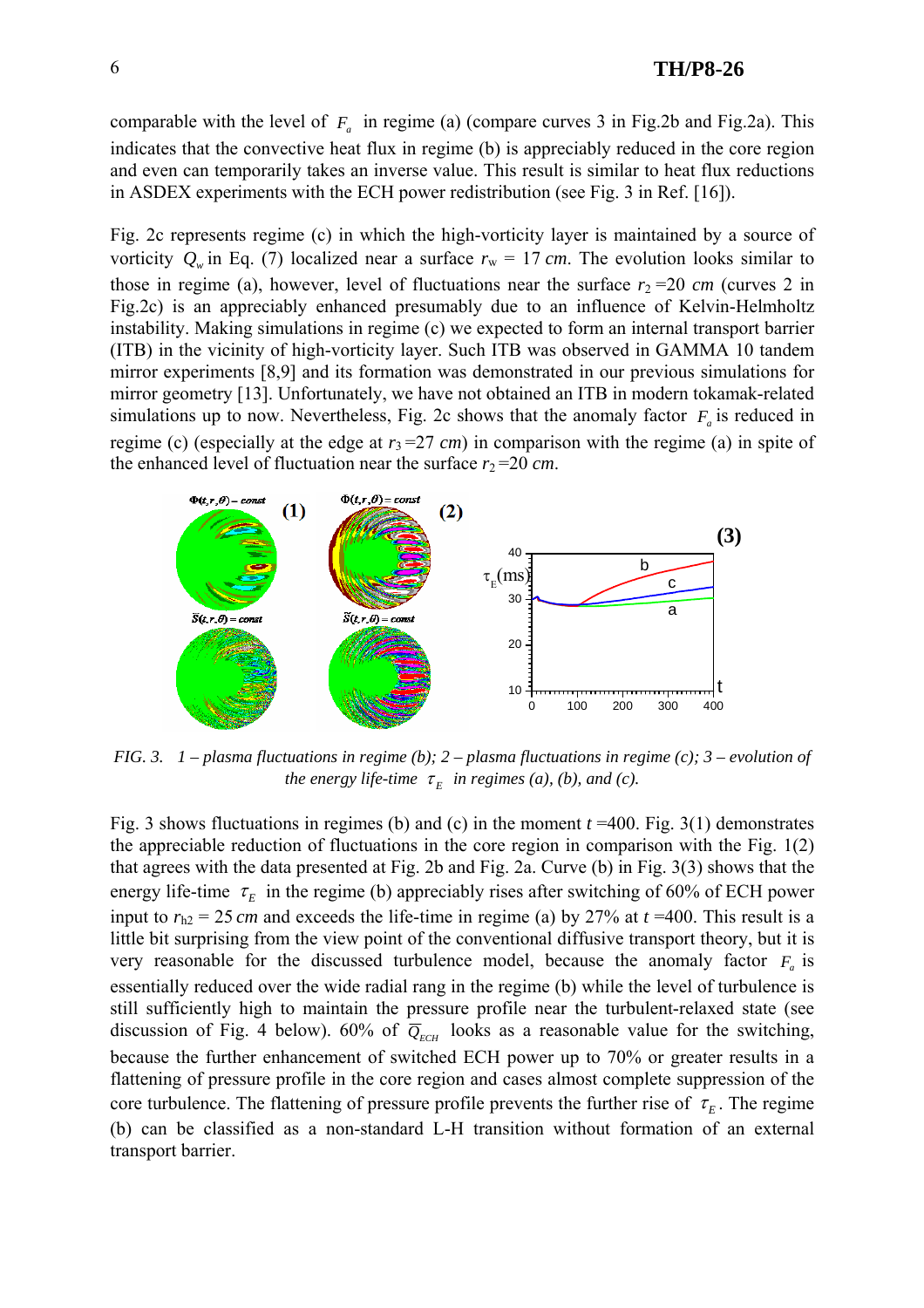# 7 **TH/P8-26**

Fig. 3(2) shows that maintenance of the high vorticity layer near the surface  $r_w = 17$  cm appreciably modifies the turbulent structures in the regime (c) in comparison with the regime (a). Higher vorticity cases enhancement of fluctuation level in the core plasma (*r* < 25 *cm*) and reduces poloidal *m*-numbers of the dominant turbulent structures while the fluctuations at the edge ( $r > 25$  *cm*) have moderate amplitudes and maintain a reduced anomaly factor  $F_a$  (see Fig. 2(c)). As a result curve (c) in Fig. 3(3) shows an increase of  $\tau_E$  in comparison with the regime (a).



*FIG.* 4. Profiles of plasma pressure  $P_0$ , entropy  $S_0$ , and temperature  $T_0$  in regimes (a), (b), and (c).

Fig.4 presents profiles of plasma pressure  $P_0$ , entropy function  $S_0$ , and temperature  $T_0$  at the moment  $t = 100$ . The highest pressure and temperature were achieved in regime (b). The pressure profile in this regime is maintained closely to the turbulent-relaxed state  $S_0 = const$ which can be considered as the "canonical" pressure profile for our model. We could compare our  $T_0$ -profiles with  $T_e$ -profiles in sawtooth-free discharges in ASDEX shown at Fig. 6 of Ref. [16]. The relative enhancement of  $T_0$  in the core region in our regime (b) is higher than that in the experiments with ratio 25/75 for ECH power input (see Fig. 6 in Ref. [16]). However, we guess that this difference appears due to some simplified assumptions. We should remind that our simulations were performed in the frame of one-fluid MHD model. Therefore the temperature  $T_0$  is a "common" temperature  $(T_0 = T_e + T_i)$  with a fixed ratio  $T_e/T_i$  for all times and radii. Further, we have assumed that the density profile satisfies the condition of complete turbulent relaxation ( $\overline{\rho}U = const$ ) while the density profiles in the experiments with the strong ECH in the plasma core typically demonstrate a relative density decrease in the core region in comparison with the profile  $\overline{\rho}U = const$ . Being accounted in simulations of regime (a) such the decrease would be compensated by the corresponding temperature increase under the condition of pressure profile conservation. We intend to account density fluctuations and modifications of density profiles in our simulations later. The entropy in regime (c) has a hump profile with the greatest deviations (up to 10%) from the profile  $S_0 = const$ . Decrease of  $S_0$  at the edge in this regime results in enhanced relative gradients of pressure and temperature for  $r > 23$  cm. The tendency of gradient enhancement is similar to that was observed in a "transport barriers", however, it is not sufficiently high in our simulations. We intend to continue our simulations of shear-flow influence.

#### **4. Summary**

Quasi-2D plasma turbulence and the associated cross-field heat transport in a cylindrical model of tokamak have been simulated for T-10 conditions. Modified version of code CONTRA-C based on adiabatically reduced one-fluid MHD was used in the simulations. Two